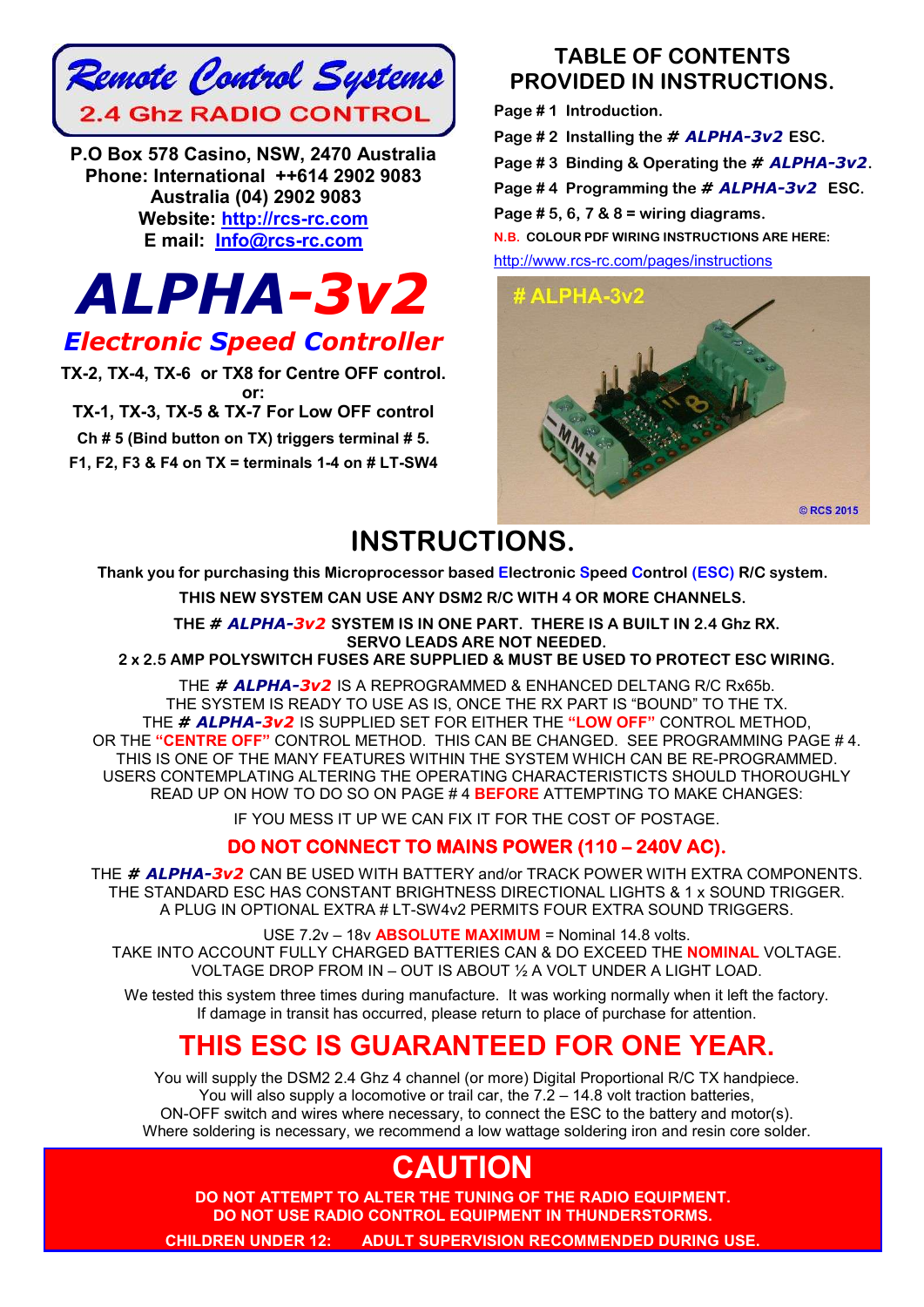### **INSTALLING THE** *# ALPHA-3V2* **ESC.**

The *# ALPHA-3V2* **ESC** uses DSM2/DSMX 2.4 Ghz digital proportional R/C's only with four (4) or more servo channels. Unlike other Deltang based ESC's, this ESC is not covered with clear heat shrink. Keep away from moisture.

#### **LOCOMOTIVE SEPARATION.**

2.4 GHz R/C systems are not separated with crystals. Every TX has a unique identifier code. They are all legal for air & ground use. The *# ALPHA-3v2* has a built in 2.4 GHz RX and can be bound to any DSM2/DSMX TX. You can bind as many *# ALPHA-3v2* ESC's to one DSM2/DSMX TX hand piece as you wish.

**"BINDING"** must be done before the system can be used. See below for the **"BINDING"** procedure. There is no binding plug used and binding is fully automatic. Once bound to a TX the RX/ESC will stay bound to that particular TX. It is possible to bind the RX's inside a loco from the outside. The front headlight output is also tied to the RX/ESC LED and will give a visual indication that binding is taking place and when binding is complete.

#### **MOUNTING THE ESC.**

You can mount the *# ALPHA-3v2* PCB with double stick tape. For this ESC we do not recommend non-conductive silicone. Do not allow metal objects to touch the PCB. Damage to the PCB may result.

#### **PLACING RX ANTENNA.**

After some years of using 2.4 Ghz we are now confident that it does not matter where you place the RX and antenna. We have at least 150' + range with the system in plastic locos. There is **NO** "glitching" or "Rusty Bolt Effect". 2.4 GHz RX's have been successfully used for some years with the RX & antenna inside a dummy water tank of a live steam loco and inside expensive brass electric locos. In these instances range may be slightly reduced.

#### **CRUISE CONTROL.**

If you turn the 2.4 Ghz TX OFF to save the batteries the loco will cruise on until the batteries go flat. You can "Cruise" along until the TX is turned ON again & manual control resumed. The operating program ignores DSM2 TX Fail safe. See page # 4 for how to turn ON the "Fail safe" which will slow down then stop the loco after a few seconds signal loss.

#### **POWER SOURCES.**

As is, the *# ALPHA-3v2* can only be used with battery power. Ensure the battery pack is fully charged before use. Connect the traction battery, We have supplied a 2.5 amp Auto reset Polyswitch fuse which **MUST BE FITTED,** as per the wiring diagram. **POLARITY IS IMPORTANT.**

If a full wave bridge rectifier with adequate filtering is employed, it is possible to use a constant track voltage as power. *RCS* **R/C** offers a variety of installation kits for on board use such as the **# BIK-U3/6** which has screw terminals to simplify installations. For trail car installations we also have the **# BIK-TC2/3** and **# BIK-TC5**.

#### **MOTOR CONNECTION.**

With *# ALPHA-3v2* connect the motor(s) as per the wiring diagrams to **M** & **M**.

The Orange wire **M +** motor output is positive (+) in a forward direction. The **Grey M-** motor output is negative. Our extensive testing has shown the system doesn't need any motor "Noise" suppression.

#### **SHORT CIRCUIT & OVERLOAD PROTECTION.**

*RCS* **ESC's** have some self protection. It is essential the battery supply be fused for overall system protection. See the wiring diagram pages. We have supplied a 2.5 amp Auto reset fuse which must be installed inline on the Orange wire.

#### **LOCOMOTIVE LIGHTING.**

The *RCS # ALPHA-3v2* **ESC's** have two open drain terminals for constant brightness head/tail lights.

Marked F & R. **F**ront light is terminal # 1 WHITE wire. **R**ear light is terminal # 2 YELLOW wire.

Please note:

These outputs can switch incandescent bulb wiring as well as LED's.

Maximum current is 2 Amps per terminal. A 470R – 1kR resistor must be used in conjunction with the LED you will use. **N.B. Any larger load than 2 amps will kill the switching IC pins. Such damage is not covered by warranty.**

If you do wish to run more lights, trigger more sound effects or control or a relay, then you must use our plug in # LT-SW4 pcb. These have four open collector transistors that can handle up to 500 ma each.

The instructions assume the operator has used the available front & rear transistor lighting outputs or **# RELAY-1v3.** If you do not have any lighting outputs connected you MUST be able to observe the LED on the ESC.

#### **IT IS MOST IMPORTANT THAT THE LED LIGHTS BE COMPLETELY ISOLATED FROM ANY OTHER WIRING.**

#### **SOUND SYSTEM TRIGGERS**.

The **# ALPHA-3v2 ESC** has 1 x sound trigger pre-set on Terminal # 5 to be controlled by the Ch # 5 button on all TX's.

With the optional extra plug in **# LT-SW4v2** there are 4 x more sound triggers. See programming on page # 4.

Using with Phoenix P8 – PB11. Set triggers in sound system to High only.

All five of the trigger outputs are designed to simply connect with the latest version MyLocosound with screw terminals. How to wire sound systems is supplied with the #LT-SW4v2 interface pcb and shown on page #8.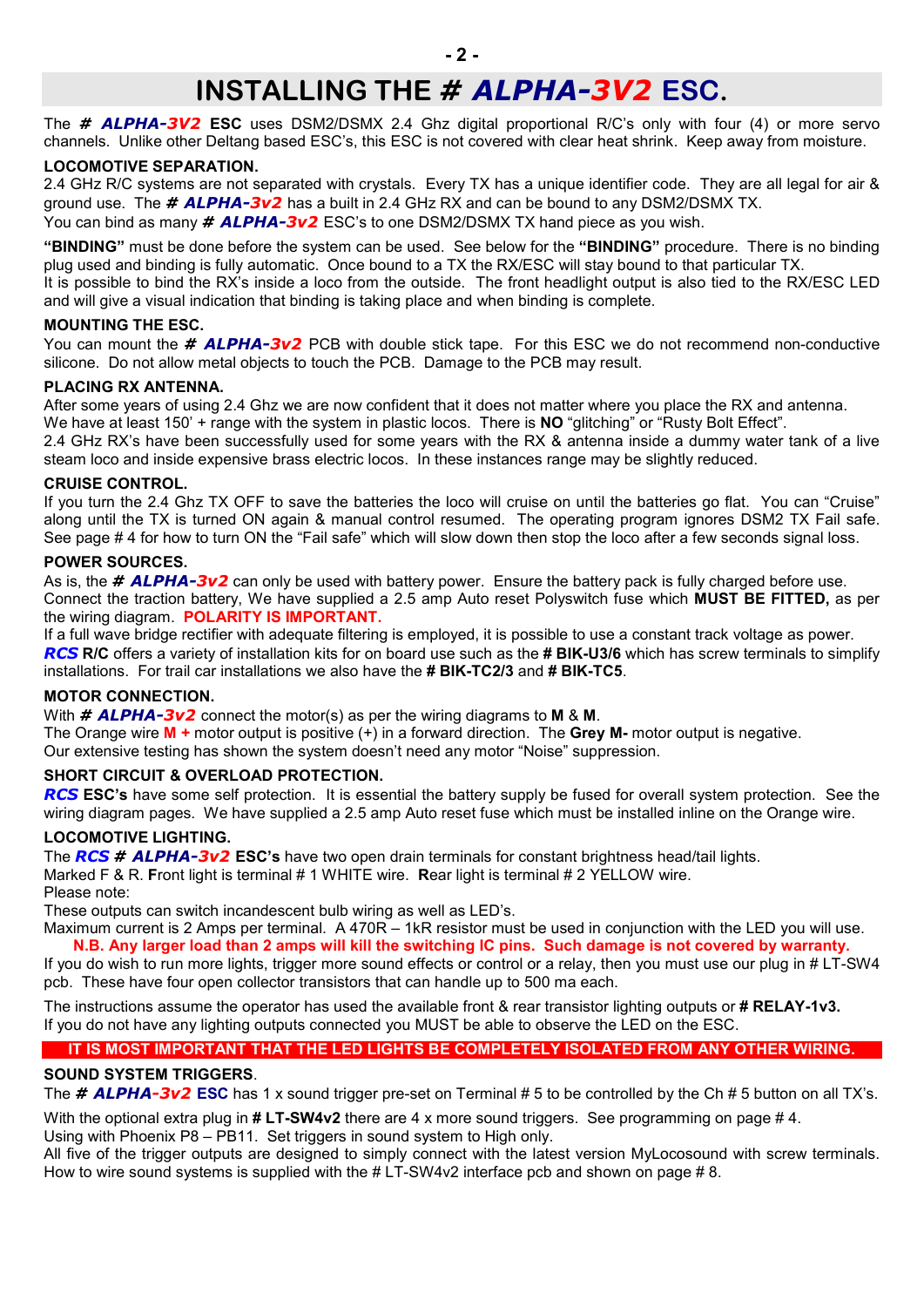### **"BINDING" THE** *ALPHA-3v2* **ESC.**

#### **Prior to using this system Binding must be carried out by the operator. Unless already bound.**

The loco front headlight is set up internally to follow what the RX/ESC LED is doing.

#### **HOW TO "BIND".**

**1.** Turn on the RX/Loco. The RX LED & headlight will blink slowly waiting to go into "BINDING" mode. Wait 20 seconds until the RX LED & headlight flicker rapidly indicating the RX is ready to be bound. Then:

**2.** Press & hold the Binding button (Above hexagon symbol) & turn the TX power switch to ON and hold both TX buttons.

**3.** The TX button and RX LED & headlight will blink slowly a few times. Then release both TX buttons. Then RX/ESC & Front H/Light will both go solid ON. The headlight only will flash once and then go out.

**4.** Binding is complete.

### **OPERATING THE** *ALPHA-3v2* **ESC.**

#### **CENTRE OFF: THE THROTTLE KNOB MUST BE CENTERED BEFORE TURNING THE SYSTEM ON. LOW OFF: THE THROTTLE KNOB MUST BE SET FULLY LEFT (CCW) BEFORE TURNING THE SYSTEM ON.**

The following directions refer to the RCS TX series hand pieces.

When operating always turn the TX on first. (Not binding) Then turn the loco ON. The **ESC** & loco lights will stay OFF. After between 1 - 2 seconds the RX will recognise the TX. The RX LED on ESC will come ON & not blink. Both front & rear loco lights (if fitted) will stay OFF until a direction is selected and speed ramped up.

**ALPHA-3v2 CENTRE OFF CONTROL. (TX-2, TX-4, TX-6 & TX-8** on CH # 1**).** The big knob has centre click.

#### **FORWARDS - SPEEDING UP.**

To select forwards direction twist the knob from neutral slowly clockwise (CW) to the right. The Front LED will come on just as the loco speeds up following the knob setting.

**SLOWING DOWN.** Turn the knob back to the left (CCW) to set desired speed.

**STOPPING.** . Completely stop the loco by bringing the knob back to neutral.

#### **REVERSE - SPEEDING UP.**

To select reverse direction twist the knob slowly to the left (CCW). The Rear LED will come on just as the loco speeds up following the knob setting.

**SLOWING DOWN.** Turn the small knob back to the right (CW) to set desired speed.

**STOPPING.** . Completely stop the loco by bringing the small knob back to neutral.

**SHUTTING DOWN.** When you have finished operating, turn off the loco(s) before the TX. If you leave the loco(s) turned on the headlight will start blinking to indicate the loco is not receiving a TX signal.

\*\*\*\*\*\*\*\*\*\*\*\*\*\*\*\*\*\*\*\*\*\*\*\*\*\*\*\*\*\*\*\*\*\*\*\*\*\*\*\*\*\*\*\*\*\*\*\*\*\*\*\*\*\*\*\*\*\*\*\*\*\*\*\*\*\*\*\*\*\*\*\*\*\*\*\*\*\*\*\*\*\*\*\*\*\*\*\*\*\*\*\*\*\*\*\*\*\*\*\*\*\*\*\*\*\*\*\*\*\*\*\*\*\*\*\*\*\*\*\*\*\*\*\*\*\*\*\*\*\*\*\*\*\*\*\*\*\*

#### **ALPHA-3v2 LOW OFF CONTROL. (TX-1, TX-3, TX-5 & TX-7).** ESC will require resetting to LOW OFF.

#### **FORWARDS.**

Both lights will be out. To select forwards:

**TX-1, TX-3, TX-5 & TX-7**, twist the direction knob fully to the right. (CW).

**TX-2, TX-4, TX-6 & TX-8** on CH # 1. Set the direction by pressing the direction switch up and releasing.

#### **SPEEDING UP**.

Gently twist the knob clockwise (CW). The front light will come on just as the loco starts to accelerate away after slightly turning the knob.

The speed is proportional to the knob position with a small amount of momentum built in to prevent sudden jerky movements. Let the knob go once the desired speed has been reached. The speed will stay the same until the knob is rotated CW or CCW. Min - Max speed takes 2 x seconds.

#### **SLOWING DOWN**.

Turn the knob CCW back to the desired speed. Max - Min speed takes 2 x seconds.

#### **STOPPING**.

Turn the knob completely CCW back all the way to stop. The **ESC** LED & front light will be ON.

#### **REVERSE**.

You must completely stop the loco first. The Throttle knob must be at Min. (i.e. fully CCW).

**TX-1, TX-3, TX-5 & TX-7**, then twist the direction knob fully to the left (fully CCW) to select reverse. No neutral.

**TX-2, TX-4, TX-6 & TX-8** on CH # 1. Set the direction by pressing the direction switch down and releasing. To speed up, slow down & stop in reverse see **SPEEDING UP, SLOWING DOWN & STOPPING** above.

As you speed up in reverse the appropriate directional light will illuminate.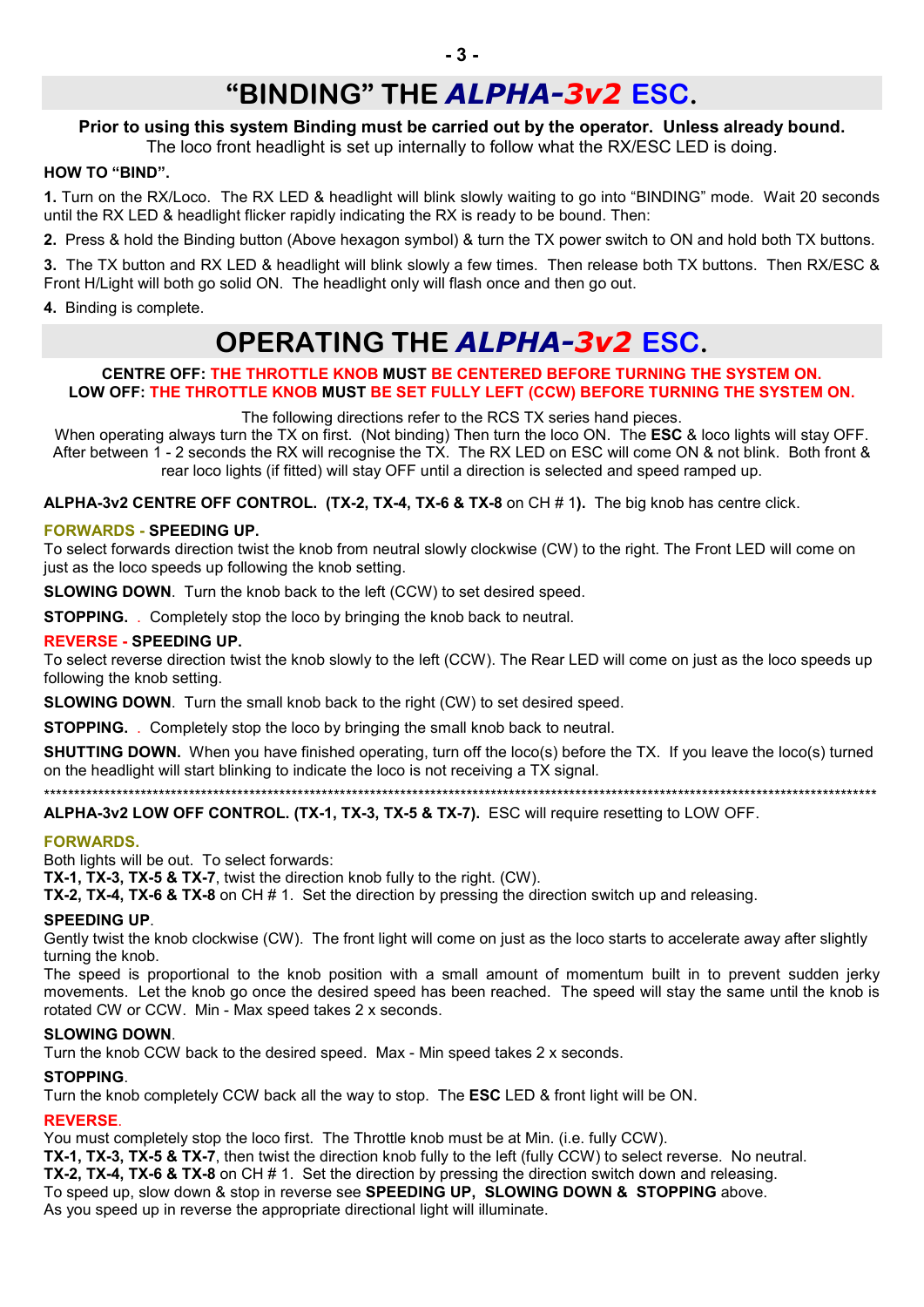## **PROGRAMMING THE** *ALPHA-3v2* **ESC.**

We have set up the **# ALPHA-3v2** with features we think will be the most useful for average Large Scalers. The system is infinitely programmable but the instructions are too detailed to publish here in their entirety. Please visit http://www.deltang.co.uk/rx65b-v611-p.htm for information on how to invoke programming mode and how to actually change the various features.





**STEP # 1** Turn TX handpiece ON. **STEP # 2** Press and hold both F2 & F4 buttons.

#### **STEP # 3**

Turn ALPHA-3v2 RX/ESC ON. Wait for RX/ESC LED to flicker fast then release F2 & F4 buttons. (return TX-5 Aux knobs to (neutral). RX/ESC is now ready for programming.

The small direction change (Ch # 3) knob or switch is used for making & confirming programming changes. We strongly recommend programming only one ESC at a time only.

#### **STEP # 4**

TO MAKE A MENU ITEM LEVEL CHANGE:

Twist direction knob CCW (Left) and return enough times to equal required setting. If TX has a switch, press it down. If a lower # is required from a higher # keep twisting the direction change knob to the left. It will eventually go back to the start. i.e 1 x blink. LED will count total required blinks then:

#### **STEP # 5**

TO ACCEPT A MENU ITEM LEVEL CHANGE:

Twist direction knob CW (Right) & return**.** If TX has a switch, press it up and release. Once LEVEL change has been accepted Next LEVEL follows. (i.e. Back to STEP # 4).

Once changes to all LEVELS have been accepted the ESC LED will go solid ON. If other MENU items are to be changed START at STEP # 1 and repeat. The system is then ready to operate.

Once programming mode has been invoked here are some examples of what you might like to change.

#### **Centre OFF operation.**

If the **ALPHA-3v2** ESC is set to "CENTRE OFF" operation it will have 150º speed & direction control on Ch # 1 from Centre OFF to full speed each way.

You can opt for "LOW OFF" control on the throttle knob with this code = **1, 1, 2, 1, 3.**

#### **Low OFF operation.**

If the **ALPHA-3v2** ESC has been set to "LOW OFF" operation, you can opt for "CENTRE OFF" control on the throttle knob with this code = **1, 1, 1, 1.**

**Fail Safe.** This is supplied turned **OFF** in case you wanted the loco to continue running with the TX turned OFF: If you want to reactivate fail safe use **5, 4, 1** and then sleep mode use **5, 3, 1** depending on the settings you wish to use. To disable the fail safe again use **5, 4, 5**. and then sleep mode use **5, 3, 7**.

You might like to reverse the default start direction so you can add a loco back to back with another. To do so use **1, 1, 6, 2.** To go back to the default use: **1, 1, 6, 1.**

Maybe you want to switch a cab light ON and OFF. Perhaps using terminal # 2 on a # LT-SW4v2. To change from momentary to latch ON - OFF. Use **3, 4, 2, 4, 1.** Back to momentary use: **3, 4, 1, 4, 1.** It is possible to make any of the four extra functions latch ON – OFF. Contact RCS for specific codes.

**Ch # 5 Bind button:** This is the default for a sound trigger on terminal # 5. We advise you not to tamper with the switching codes.

Contact RCS if you have any other requests and we can send you the programming codes for the particular feature you wish to change.

If you have trouble programming please call RCS and we will walk you through the steps.

#### **TROUBLE SHOOTING.**

**PLEASE ADVISE US OF ANY PROBLEMS ENCOUNTERED & WE WILL INCLUDE THEM HERE.**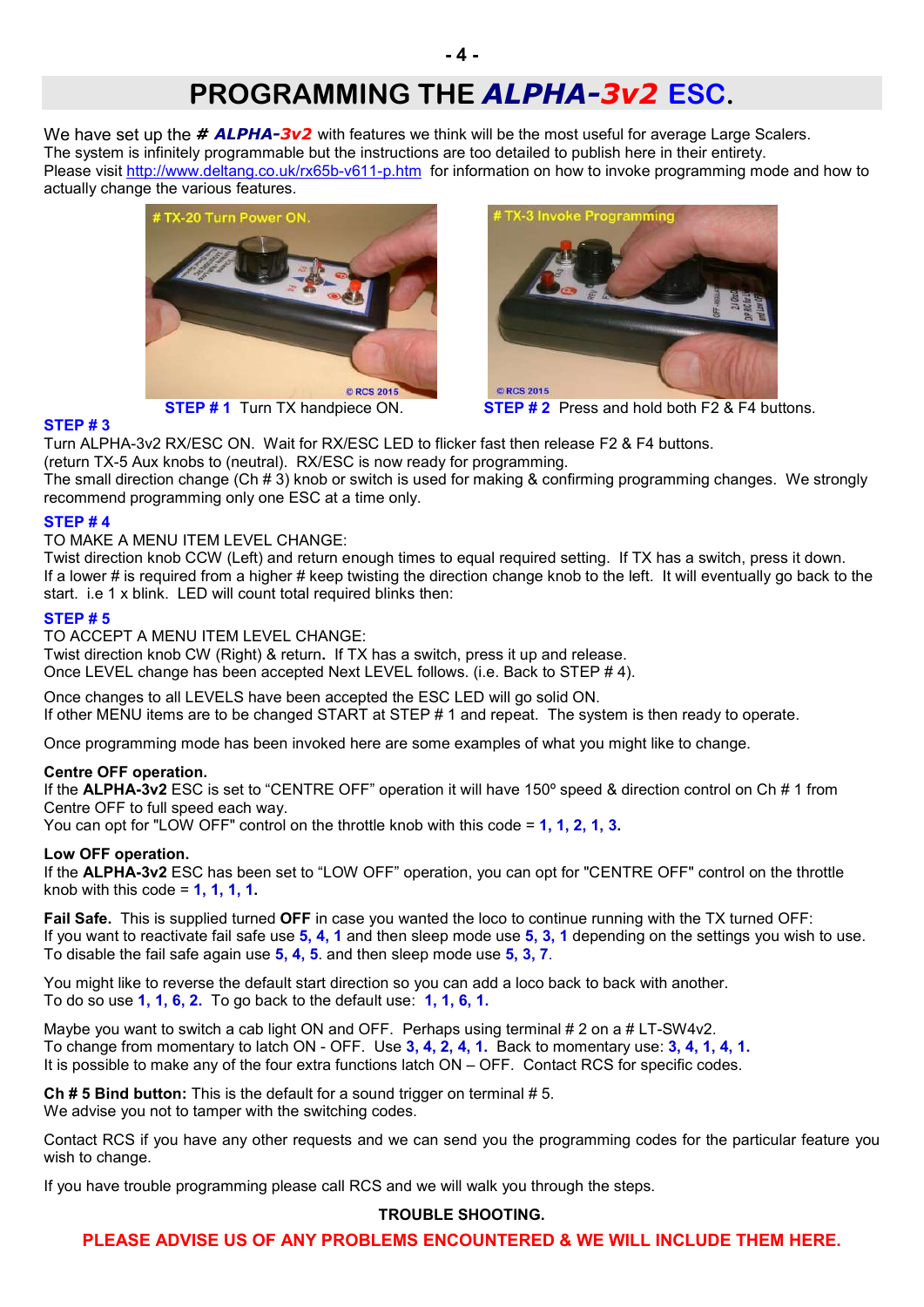# **WIRING THE RCS # ALPHA-3v2 ESC** with Battery power. How to wire incandescent lighting.

N.B. Maximum current on each output is 2 amps.

The  $\bullet$  symbol indicates where wires are joined.

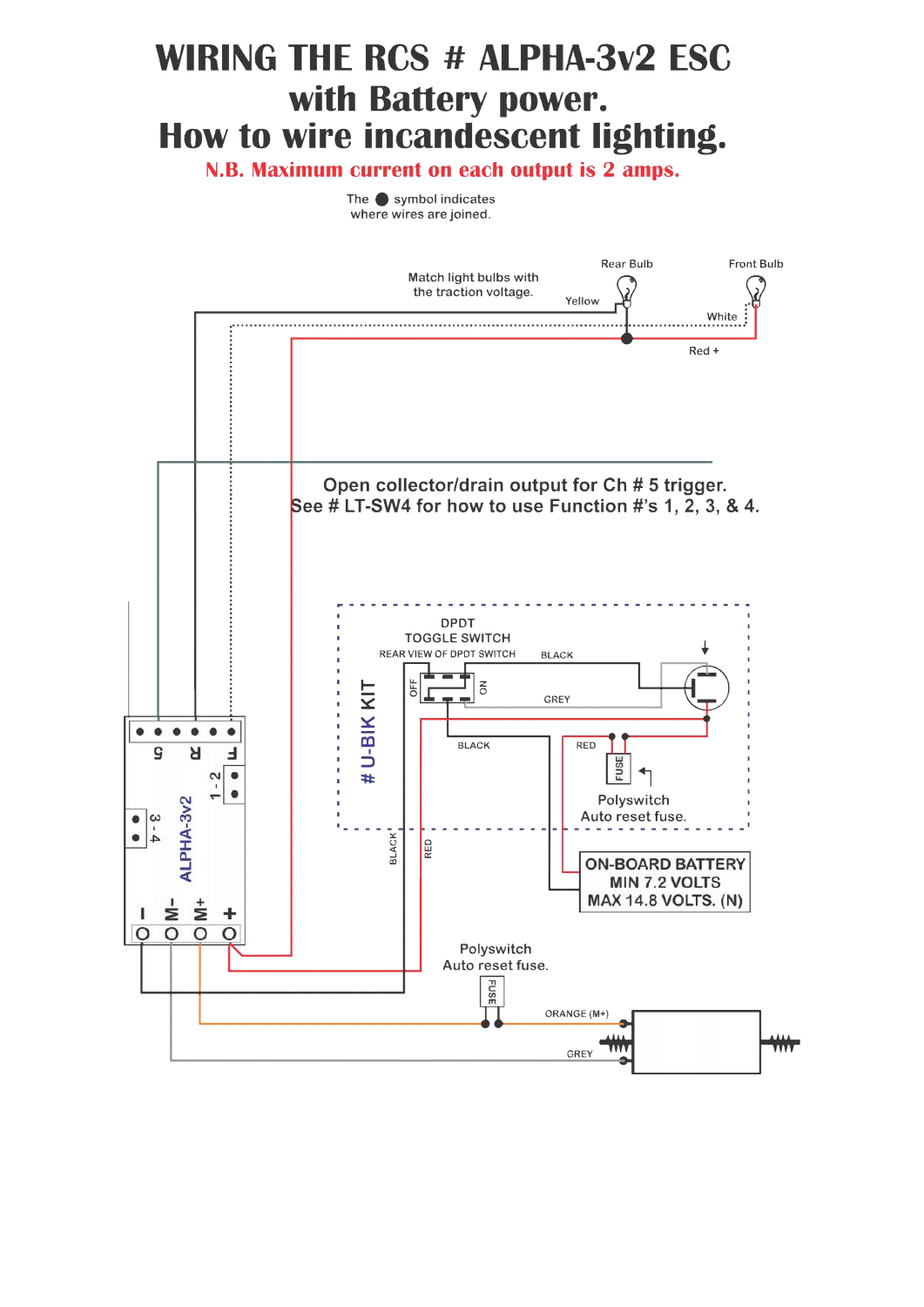# **WIRING THE RCS #ALPHA-3v2 ESC** with Battery power using # BIK-U3. How to wire LED lighting.

### N.B. Maximum current on each output is 20 ma.

The  $\bullet$  symbol indicates where wires are joined.

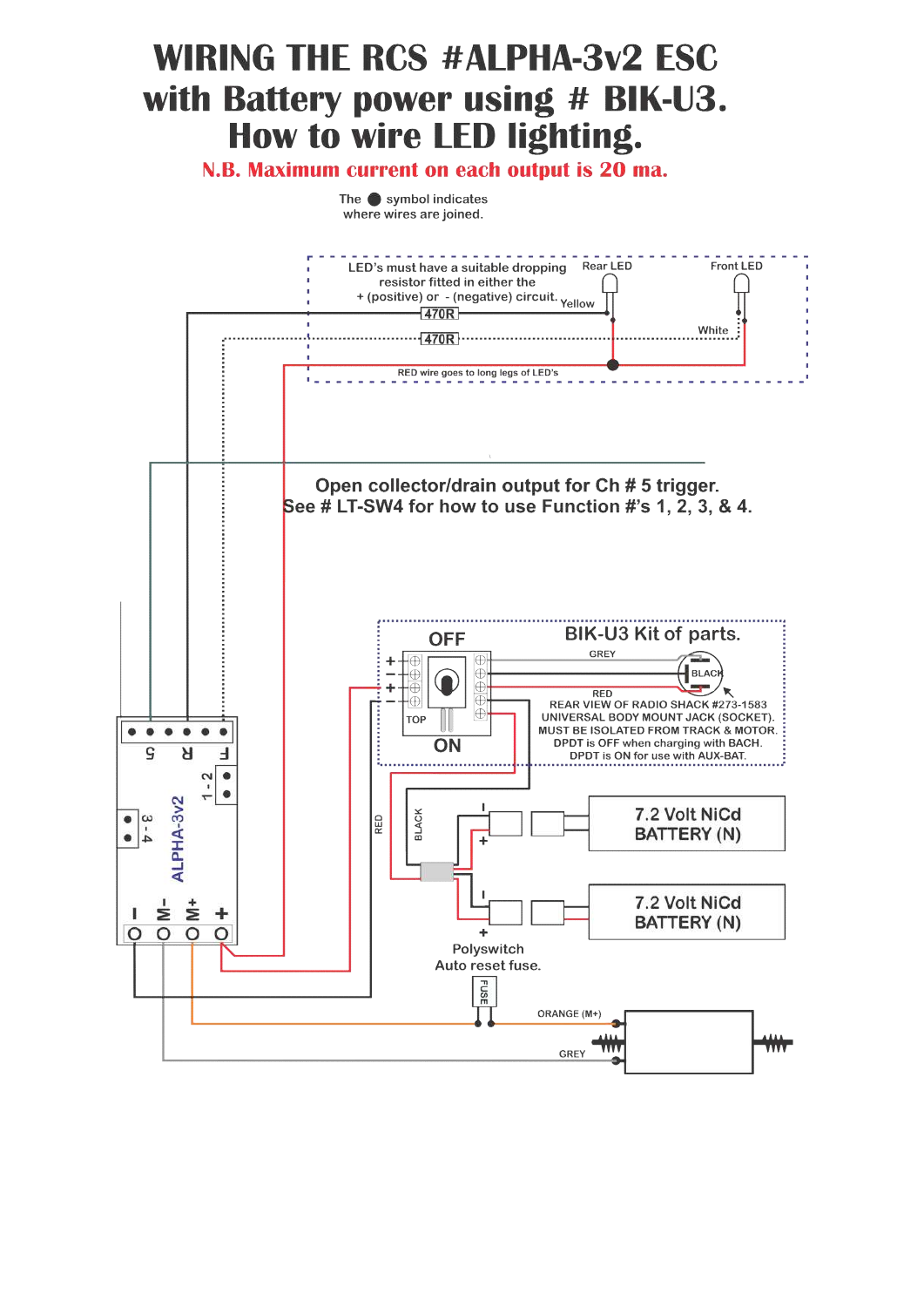# **WIRING THE RCS # ALPHA-3v2 ESC** with Battery power using an SPDT switch. **Cannot use AUX-BAT.**

N.B. Maximum current on each output is 20 ma.

The  $\bullet$  symbol indicates where wires are joined.



How to wire LED lighting.